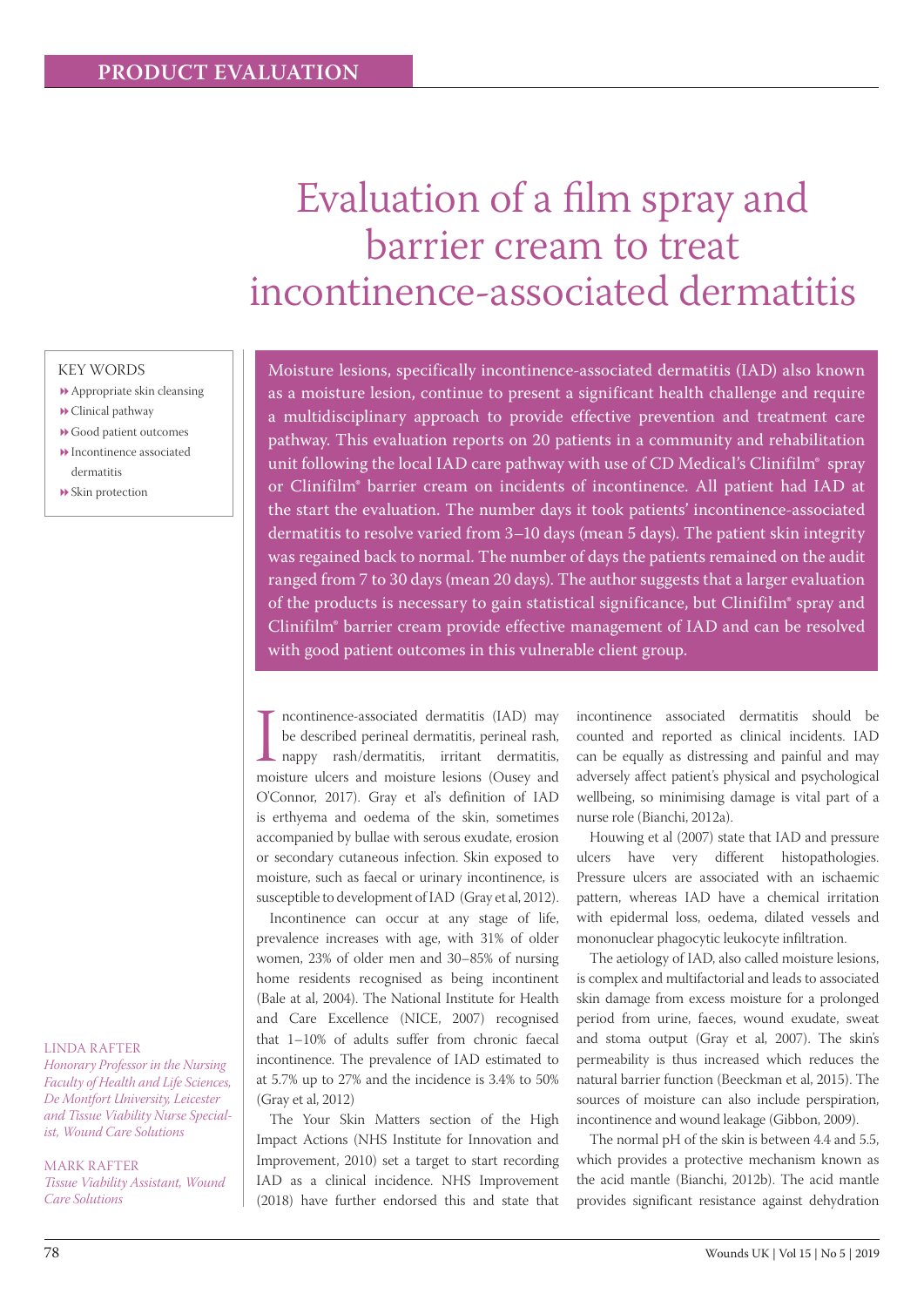



and bacterial invasion (Bianchi, 2012b). This protection is created by the presence of sebum, which acts as a barrier to chemical damage and protects against some types of *Candida albicans* and *Staphylococcus* (Bianchi, 2012b). The typical pH of stool is alkaline, at between 7.0 and 7.5, thus exposure to faeces contributes to an abnormally high skin pH (Beeckman, 2016). When an individual is incontinent there is an immediate chemical reaction on the skin: ammonia is produced when microorganisms release urea from the urine, which increases the pH, causing a further chemical reaction to be more alkaline (Beeckman, 2016). The barrier function of the skin is compromised as pH increases encouraging bacterial colonisation, *Candida albicans* and *Staphylococcus* from the perineal skin and gastrointestinal tract. This also raises the pH levels and increases the risk of infection to the patient *(Figure 1)* (Beeckman et al, 2009).

In addition, friction increases significantly when perineal skins rubs over materials such as absorbent pads, clothing, and bed and chair surfaces (Beeckman et al, 2009). This, in combination with the chemical irritation and friction, results in weakened skin. Once the skin has been damaged the lesion that develops may

cover a large area and begin as mild erythema, which, if left untreated, may deteriorate into blistering and in time erode the skin surface (Bianchi, 2012b). Skin damage to the perineal area and buttocks can cause significant pain and discomfort to the patient (Farage et al, 2007).

The National Pressure Ulcer Advisory Panel states that IAD are often misclassified as category II pressure ulcers (National Pressure Ulcer Advisory Panel, European Pressure Ulcer Advisory Panel and Pan Pacific Pressure Injury Alliance, 2014). This is especially due to the location of the IAD located in the perianal and natal cleft area. Differentiating between a pressure ulcer and a IAD is of clinical importance as the prevention and treatment management strategies vary and can affect patient outcomes (Defloor et al, 2005) *(Table 1)*. Fletcher (2008) also identified the importance of nursing staff being able to differentiate between IAD and pressure ulcers. Early recognition of IAD and its causes can mean faster and more effective treatment (Browning et al, 2018). It is essential for all care givers to have a fundamental understanding that incontinence can result in IAD, and to know the preventive steps for there to be any dramatic reduction in the incidence of IAD (Browning et al, 2018).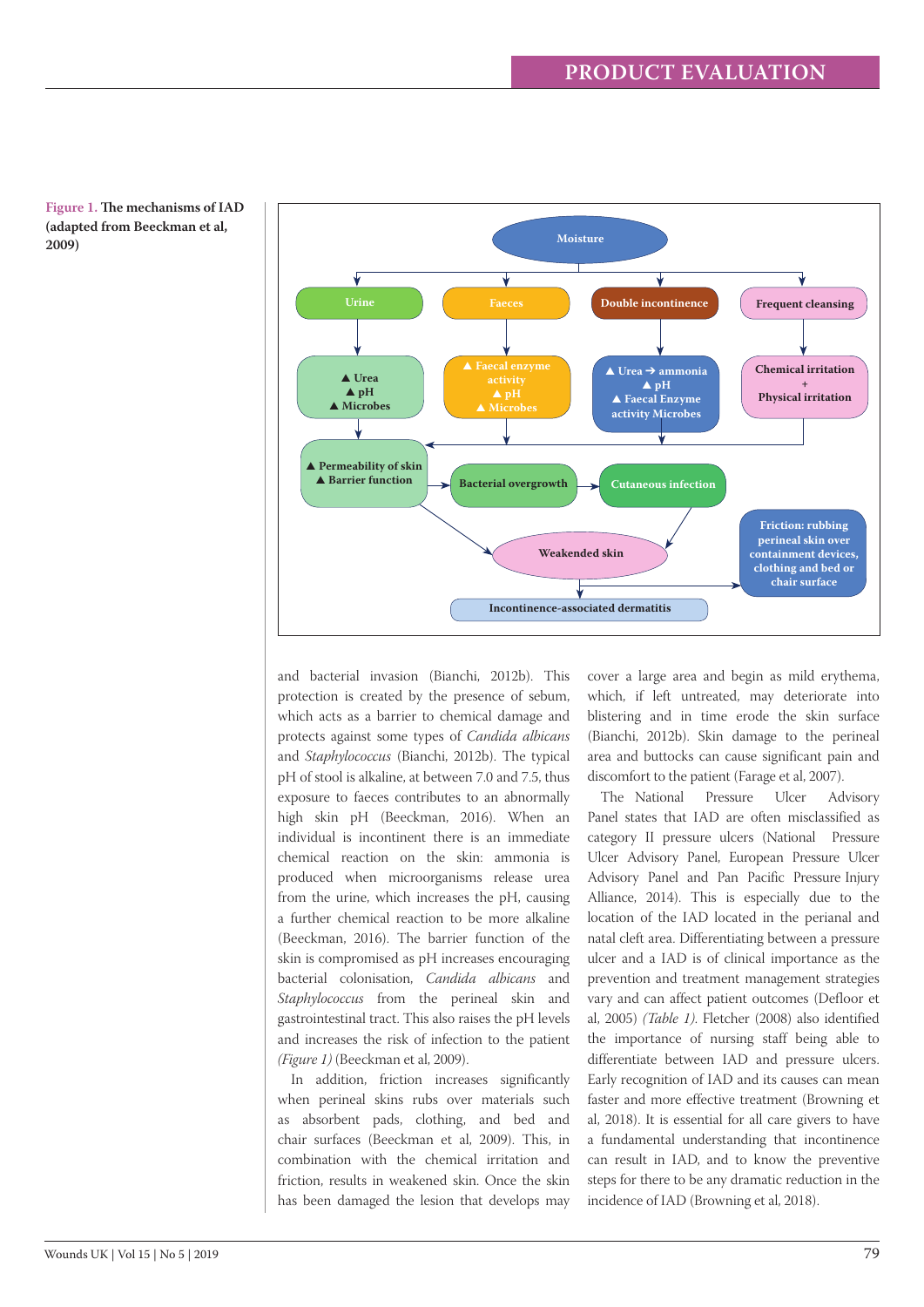| $2005$ ) |                                                                               |                                                                                            |  |  |  |  |
|----------|-------------------------------------------------------------------------------|--------------------------------------------------------------------------------------------|--|--|--|--|
|          | Pressure ulcer                                                                | <b>IAD</b>                                                                                 |  |  |  |  |
| Causes   | Pressure and/or shear must be present                                         | IAD moisture must be present                                                               |  |  |  |  |
| Location | A wound not over a bony prominence is<br>unlikely to be a pressure ulcer      | May be over bony prominence, skin folds, anal cleft,<br>perianal redness/skin irritation   |  |  |  |  |
| Shape    | Circular or regular shape, limited to one spot,<br>excludes possible friction | Diffuse superficial spots or irregular shape, linear shape in<br>anal cleft and skin folds |  |  |  |  |
| Depth    | Partial to full thickness (category 2 to 4)                                   | IAD are superficial (partial thickness skin loss)                                          |  |  |  |  |
| Necrosis | Present in full-thickness pressure damage                                     | No necrosis or eschar present                                                              |  |  |  |  |
| Edges    | Distinct edges, clear demarcation, raised edges<br>usually chronic            | Diffuse irregular edges                                                                    |  |  |  |  |
| Colour   | Red, yellow, green, black                                                     | Redness that is not uniformly distributed; pink or white<br>maceration                     |  |  |  |  |

# **Table 1. The differences in pressure ulcers and incontinence-associated dermatitis (adapted from Defloor et al,**

# **MANAGEMENT OF URINE AND FAECES DEVICES**

There is a range of containment products available for the management of bladder or bowel problems. In severe cases, a urinary catheter may be inserted to rest the skin and give it time to recover and heal. A faecal management system may also be employed to contain and divert faecal matter and reduce the further breakdown of skin and spread of infection (Morris, 2011).

# **MANAGEMENT AND TREATMENT OF IAD**

To prevent and manage IAD, carers need to adopt a consistent and structured approach to skin care, which starts with regular skin inspections with management of incontinence using the appropriate continence aids (Beecham et al, 2015). Soap and water should not be used for skin cleansing as this exacerbates skin damage, especially in patients with vulnerable or fragile skin (Beecham et al, 2015). Soaps are an alkaline substance that upsets the skin's protective acidic pH and can remove lipids from the skin, affecting its barrier function and increasing dryness (Beecham et al, 2009). Additionally, using harsh washcloths should also be avoided to prevent damage to the skin from increased friction and abrasion (Beecham et al, 2011). Skin should therefore be cleansed with foam that contains ingredients that deliver additional protection and moisturising properties, and are designed not to be rinsed, thus reducing the need to rub or dry the skin which could expose the skin to additional friction forces (Bradbury et al, 2017).

NICE (2014) recommend that skin barrier products be considered for adults and children who have been assessed as being incontinent or at high risk of developing moisture lesions. Modern skin barrier products contain silicone to form a protective film on the skin. These are usually in the form of a film, spray or wipe. The skin protectant contains a bioadhesive, which gives the ointments a tacky consistency, allowing it to adhere even to very moist or damaged skin (Bradbury et al, 2017). The film should always be allowed to dry for 30-60 seconds before applying the incontinence products (All Wales Tissue Viability Nurse Forum, 2014). Ointments are oilbased and have an occlusive effect on the skin (Nix, 2000), thus offering more protection than creams.

#### **CLINIFILM SPRAY AND WIPES**

These two options are comprised of siloxane copolymers and a non-sting silicone-derived solvent. The skin should be cleansed and then allowed to dry for 30 to 60 seconds before applying a thin film using the wipes or spray over the area to be protected.

# **CLINIFILM AND BARRIER CREAM**

This cream consists of emulsifying waxes, calendula oil, isopropyl myristate, glycerine and water. As with the spray and wipes, the skin should be cleansed and then allowed to dry for 30 to 60 seconds before applying a thin film of the cream over the area to be protected.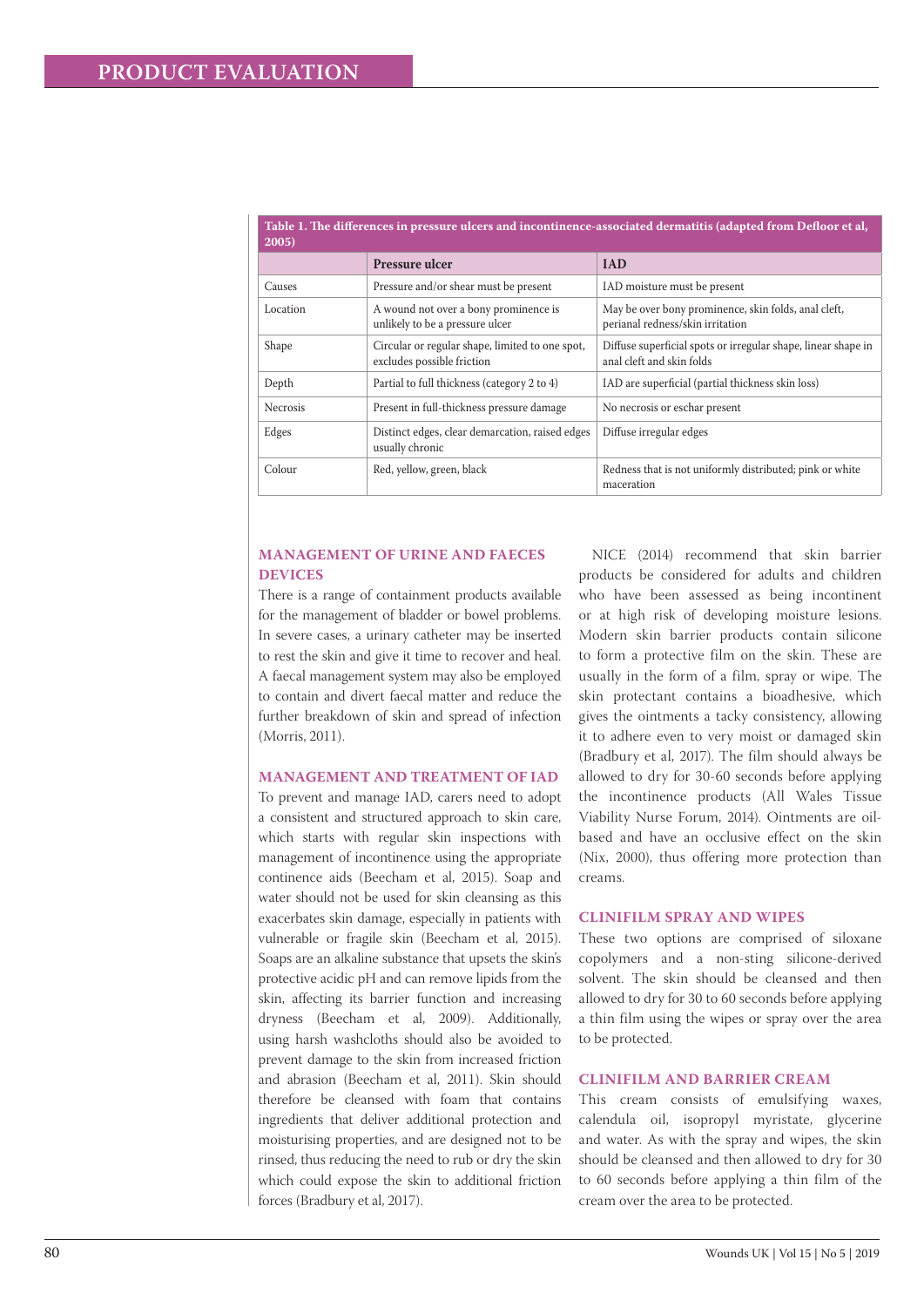# **AIM**

To provide evidence in the form of 20 case studies to demonstrate the benefits of employing CD Medical Clinifilm spray and ointment in community and rehabilitation care settings in the treatment and management of IAD.

#### **OBJECTIVES**

- To explore patient outcomes in the treatment of IAD and measure how long is required to regain patient skin integrity
- To explore the nurses' perceptions of the performance of CD Medical Clinifilm products in the treatment of IAD in patients in their care setting
- $\rightarrow$  To monitor the incidence and classification of IAD using the Skin Excoriation Tool for incontinent patients (NATVNS, 2009).

#### **METHOD**

The first part of the evaluation was to educate all nurses and carers about moisture lesions to ensure as many staff as possible are trained. The 30-minute presentation provided details on the physiology of the skin, causes of incontinence in patients, the Skin Excoriation Tool for incontinence patients (NATVNS, 2009) and how to treat moisture lesions. All nurses and carers were shown the correct application of the CD Medical Clinifilm spray and ointment demonstrated to them. The skin care regimen for soiled skin was using a skin cleanser and to avoid excessive rubbing of the skin. Nurses applied the cleansing foam to a soft wipe and then gently cleansed the urine and faeces away. This was followed by the application of a barrier cream, and then alternating with film spray at each change of incontinence products. Any patient who developed a sensitivity was removed from the audit and an alternative care pathway was given and data collected.

Any new staff was also be shown this regimen by the Tissue Viability Nurse Consultant. Whilst the evaluation was being conducted, staff from CD Medical were not permitted in the evaluation areas.

#### **RECRUITMENT**

The evaluation took place in a community and rehabilitation environment and consisted of 20 patients. We had recruited more than 30 patients

to achieve 20 completed cases as 10 patients were discharged to other organisations or passed away. Patients recruited for the evaluation were identified by the community and rehabilitation staff as having IAD lesion and were referred to the Tissue Viability Nurse Consultant. The staff gave out a leaflet explaining the evaluation to the patients and discussing what their involvement would entail. Patients and relatives were asked if they wanted to participate in the evaluation. A written consent form was obtained from the patients or relatives or untaken in the best interests of the patient by gaining permission from the manager of the unit this is an important point and needs further discussion. The consent or permissions were gained for the nurses to deliver the IAD care pathway in the best interests of the patient and to take photographs for clinical purposes, which was part of routine practice. All patients' IAD was assessed using the Skin Excoriation Tool for incontinence patients (NATVNS, 2009) by the Tissue Viability Nurse Consultant.

To be included in the evaluation, patients had to be 18 years or older, consent to participate (written, informed consent/witnessed verbal consent/ consultee agreement) and were expected to comply with the follow-up schedule. Patients were excluded if they expressed that they were unwilling to participate or if a patient's condition changed so that normal treatment was compromised.

#### **IAD SKIN ASSESSMENT**

Every patient's skin was assessed using the SSKIN (NHS Improvement, 2012) and PULSE (Rafter, 2012) guidelines as per local pressure ulcer prevention policy. If an IAD was present, the severity of the IAD was classified using the Skin Excoriation Tool for incontinence patients (NATVNS, 2009) by the Tissue Viability Nurse Consultant. All patients were photographed on a weekly basis and monitored to assess the skin integrity on their sacrum over the three-week period (to allow the skin to repair completely). The photographs provided evidence of IAD and healing when the patient's condition allowed. The same assessor performed the evaluation on all patients. Patient demographics, age, sex, nutritional status, medical conditions, Waterlow score and Must score were recorded. The duration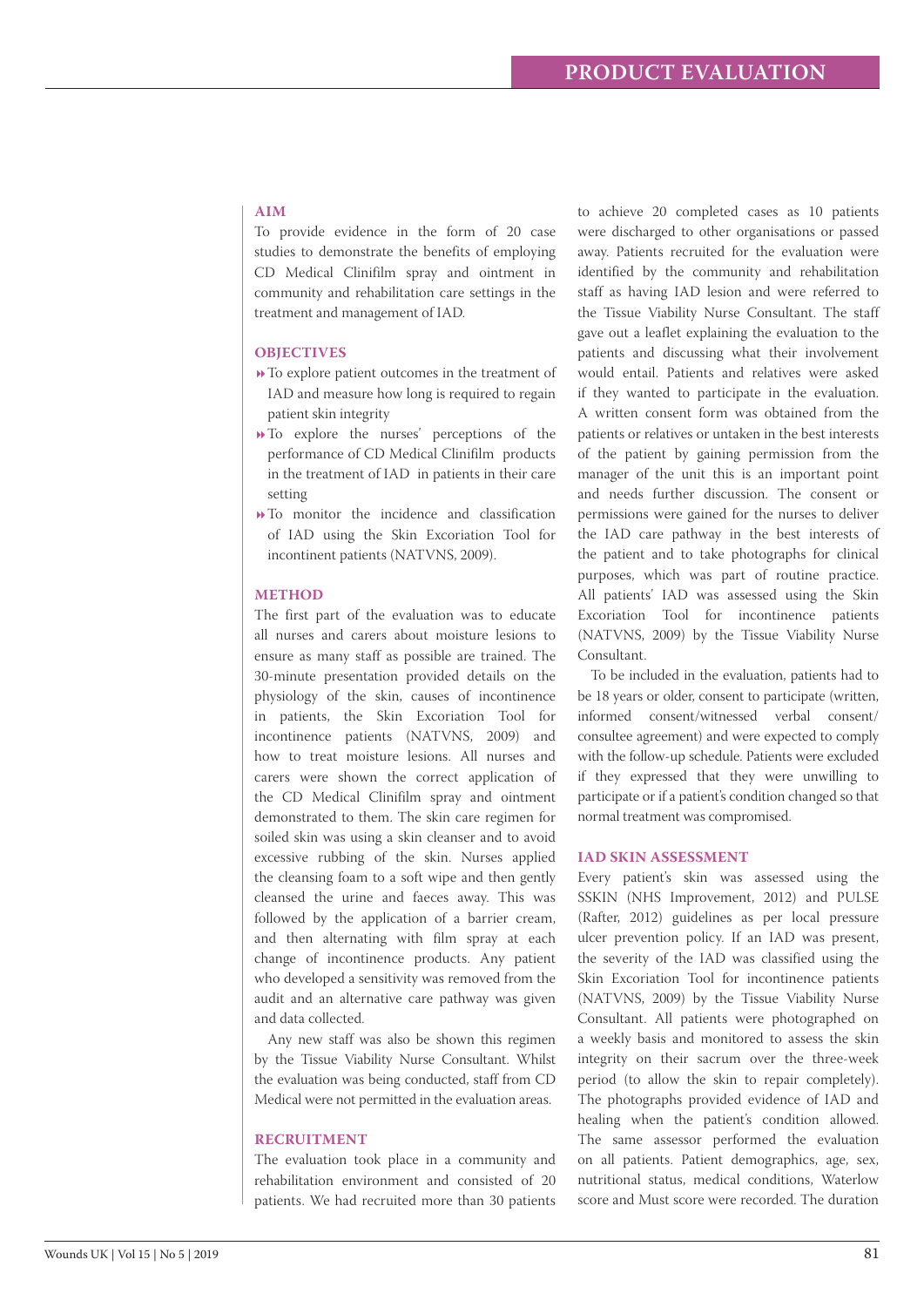| Table 2. Audit data from the 20 recruited patients |            |     |                                 |                |                 |  |  |
|----------------------------------------------------|------------|-----|---------------------------------|----------------|-----------------|--|--|
| Case No.                                           | <b>Sex</b> | Age | <b>Waterlow</b><br><b>Score</b> | <b>MUST</b>    | <b>PEG Feed</b> |  |  |
| $\mathbf{1}$                                       | Male       | 34  | 18                              | $\overline{9}$ | yes             |  |  |
| $\overline{2}$                                     | Female     | 71  | 25                              | $\mathbf{0}$   | No              |  |  |
| 3                                                  | Female     | 71  | 18                              | $\mathbf{0}$   | No              |  |  |
| $\overline{4}$                                     | Female     | 69  | 10                              | $\overline{2}$ | No              |  |  |
| 5                                                  | Female     | 96  | 36                              | $\,4\,$        | No              |  |  |
| 6                                                  | Male       | 88  | 21                              | $\overline{4}$ | No              |  |  |
| $\overline{7}$                                     | Male       | 59  | 14                              | $\mathbf{0}$   | $\rm No$        |  |  |
| 8                                                  | Male       | 66  | 20                              | $\overline{2}$ | yes             |  |  |
| 9                                                  | Male       | 20  | 20                              | $\mathbf{0}$   | Yes             |  |  |
| 10                                                 | Male       | 48  | 23                              | $\mathbf{0}$   | Yes             |  |  |
| 11                                                 | Female     | 70  | 26                              | $\mathbf{0}$   | No              |  |  |
| 12                                                 | Male       | 60  | 18                              | $\mathbf{0}$   | No              |  |  |
| 13                                                 | Female     | 75  | 20                              | $\mathbf{0}$   | No              |  |  |
| 14                                                 | Female     | 93  | 43                              | $\overline{2}$ | Yes             |  |  |
| 15                                                 | Male       | 88  | 26                              | $\,4\,$        | Yes             |  |  |
| 16                                                 | Female     | 87  | 20                              | $\mathbf{0}$   | No              |  |  |
| 17                                                 | Female     | 53  | 20                              | $\mathbf{0}$   | Yes             |  |  |
| 18                                                 | Male       | 74  | 24                              | $\mathbf{0}$   | Yes             |  |  |
| 19                                                 | Female     | 51  | 20                              | $\mathbf{0}$   | Yes             |  |  |
| 20                                                 | Male       | 41  | 21                              | $\mathbf{0}$   | Yes             |  |  |
| Mean                                               |            | 65  | 22                              | 1.2            |                 |  |  |

of the of the IAD was recorded and classified using the Skin Excoriation Tool for incontinent patients.

Data were collected on the frequency of use of the two products being evaluated for the treatment of IAD and the effect on the patient's skin condition noted at every application. Every patient had their skin monitored by the Tissue Viability Nurse Consultant on days 0, 7, 14 and 21 or until healed. The skin of the IAD was assessed and evaluated for the amount of peri-wound skin, maceration, dermatitis, inflammation, irritation and dryness. The TIME framework (Tissue management, Inflammation and infection control, Moisture balance, Epithelial (edge) advancement) was performed at every assessment (Dowsett, 2008). If a patient withdrew from the evaluation for any reason this was noted.

# **IAD CARE PATHWAY**

The IAD care pathway started with the Clinisan skin cleanser being sprayed onto a Conti wipe. First, the groin and pubic area and then buttocks area were cleansed. The authors advised applying the Clinifilm spray and alternating it with the Clinifilm barrier cream on every incidence of incontinence. This was then recorded on the IAD chart so the authors knew what product was applied and when. All of the patients were using Tena products to manage their incontinence.

## **NURSING STAFF FEEDBACK**

After the audit was completed, all of the community and rehabilitation staff who participated in the care of the patients were given a questionnaire to gain their opinions of the CD Medical Clinifilm spray and ointment in comparison to their normal regimen for moisture lesions. The questionnaire was given to 20 nurses to gain their opinions on the CD Medical Clinifilm products and how effective and easy to use they feel the products were.

# **RESULTS**

Thirty patients were recruited, 10 of whom did not complete the audit as they passed away or were discharged to other organisations. The evaluation therefore reported on 20 patients in the community and rehabilitation unit using the IAD care pathway. There were 9 patients with brain injuries, 4 with tetraplegia, 4 with cancer, 1 with dementia, 1 with Parkinson's and 1 with Huntington's disease.

All patients were recruited with IAD varying from mild to severe based on the Skin Excoriation Tool for incontinent patients (NATVNS 2009). The audit consisted of 10 males and 10 females with an age range of 20 years to 96 years (mean age 65 years) *(Table 2)*. The patients' mean Waterlow score was 22 and ranged from 14 to 43. The Malnutrition Universal Screening Tool scores ranged from 0 to 9 (mean 1.2). This sample of patients had 11 with percutaneous endoscopic gastrostomy (PEG) feeding.

There were 13 patients who were doubly incontinent and 5 patients with urinary catheter. All but one of the patients used Tena incontinence products. The majority of patients were nursed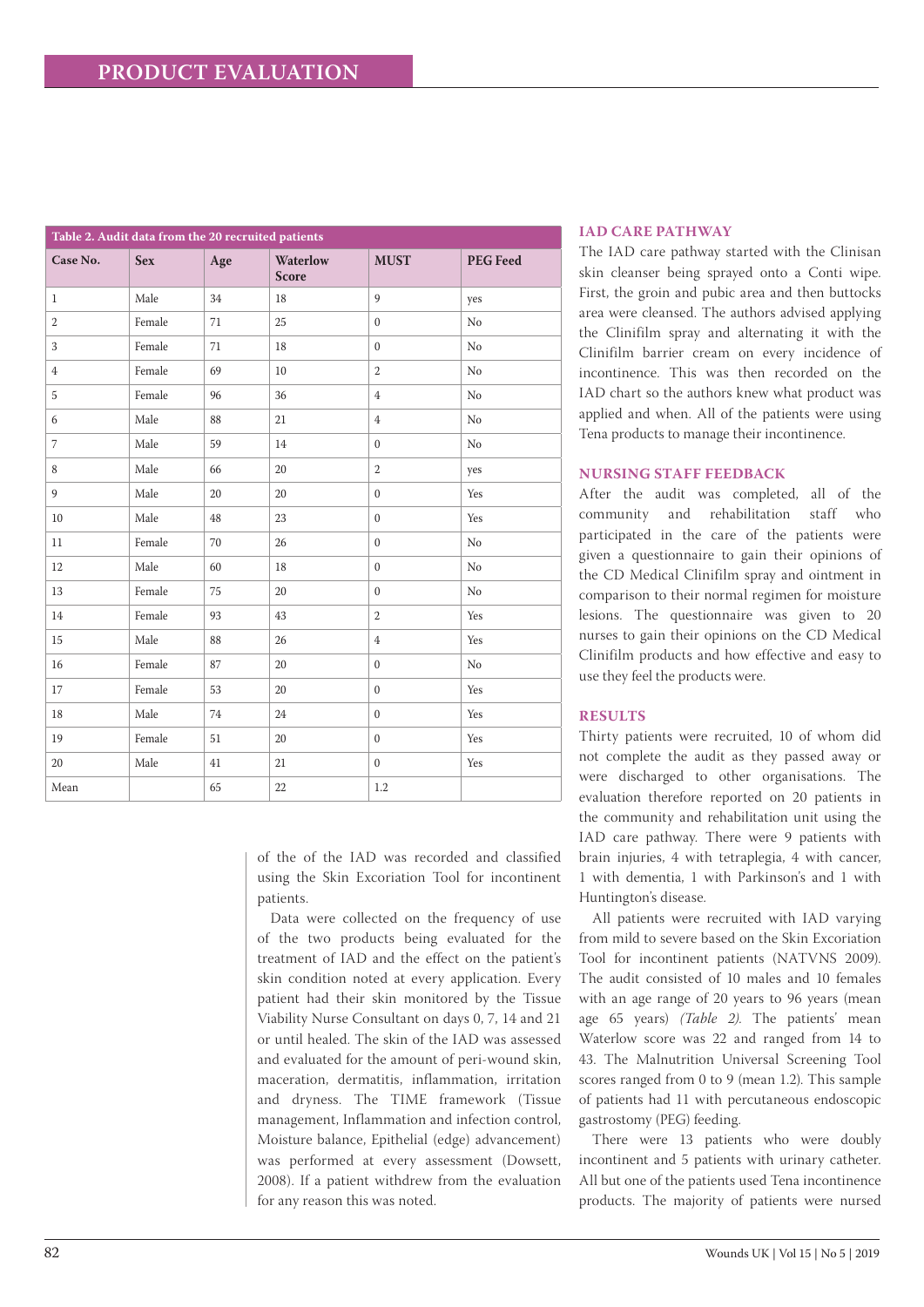

1 2 3 4 5 6 7 8 9 10 11 12 13 14 15 16 17 18 19 20 **Number of days patients were free IAD on the evaluation**

0

5

10

**Mild (75%)**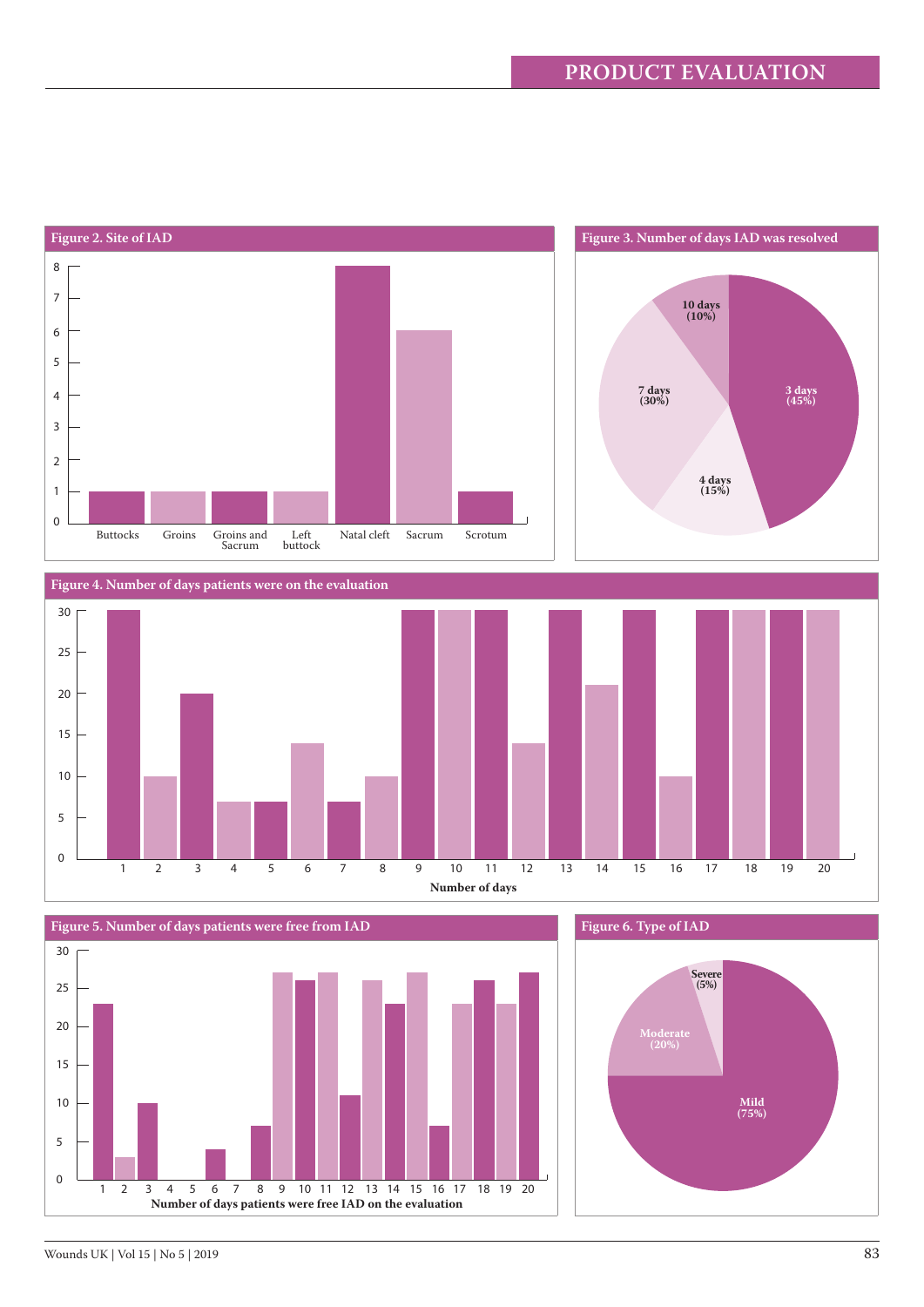on alternating mattresses, with one patient each on a low air loss, a visco-elastic and a standard pressure-relieving mattress. All of the patients were to turned two-hourly during the day and four-hourly at night. The patients used pressurerelieving cushions as follows: 12 static air cushion; 3 alternating; 2 REA Azalea wheelchair; 1 Jay cushion; and 2 unknown.

The location of the moisture lesions varied *(Figure 2)*. There was no significant difference between the sites of the IAD data. The number of days that patients' IAD healed varied from 3 to 10 days (mean 5 days) *(Figure 3)*. The majority of patients' skin integrity had returned to normal and no redness or IAD was present at 3 days. The number of days on the evaluation ranged from 7 to 30 days (mean 20 days) *(Figure 4)*.

The number of days patients were free from IAD *(Figure 5)*. The type of IAD was classified using the Skin Excoriation Tool for incontinence (NATVNS, 2009) and the number of patients *(Figure 6)*.

#### **STAFF FEEDBACK**

All of the nurses and carers reported that they liked the Clinifilm spray and Clinifilm barrier cream and were impressed by the improvement in the IAD. They reported that the Clinifilm barrier cream was easy to apply and less sticky than their usual barrier cream. As none of the patients on the evaluation developed an IAD the staff felt it enhanced the quality of care they were able to deliver for their patients. All of the nurses and carers stated that they would like to continue to use the Clinifilm spray and Clinifilm barrier cream to help treat IAD and maintain skin integrity.

#### **DISCUSSION**

This evaluation looked at a small group of with very similar comorbidities not reported, ages and Waterlow scores. These patients had IAD at the start of the evaluation.

The staff and carers followed the IAD care pathway which did involve application of a protective barrier at each episode of incontinence. In the authors clinical experience protective barrier products on the market are not applied as frequently as required or only one product is used. Beeckman et al (2009) state that IAD can be prevented and healed with timely and appropriate skin cleansing and skin protection. Prevention and treatment should also focus on the proper use of incontinence containment materials. Beeckman et al (2015) suggest that the acronym CPR, referring to cleanse, protect and restore, could be used as an aide-memoire to achieve best practice in the management of IAD.

The majority of the patients in this evaluation had regained normal skin integrity at 3 days and therefore a trend was noticed *(Figure 4 and 5)*. The patient whom had IAD were followed up for 30 days remained healed; therefore, the IAD care pathway should be maintained for patients who are doubly incontinent to maintain their skin integrity on an ongoing basis.

# **LIMITATIONS IT IS UNUSUAL TO DISCUSS LIMITATIONS OF AN EVALUATION**

Due to the client population it was not possible to gain the patients' perceptions of the Clinifilm spray and Clinifilm barrier cream as most had brain injuries or dementia.

#### **RECOMMENDATIONS**

A large evaluation of the Clinifilm spray and Clinifilm barrier is required to demonstrate statistical significance of what of IAD healing the patient skin within 7 days.

## **CONCLUSIONS**

The effectiveness of IAD care pathway using Clinifilm spray and Clinifilm barrier cream must be considered in the context of the nursing care provided, alongside the pressure-relieving mattress, seating cushions and incontinence products. The results of this evaluation endorse best practice in IAD management, which provides a consistent approach to managing and maintaining the skin integrity. Promoting interventions to treat and manage incontinence associated dermatitis ultimately results in patients not being put at risk of infections (Beeckman et al, 2009). The Clinifilm spray and Clinifilm barrier cream therefore provides an effective management and good patient outcomes of IAD in this vulnerable client group. **Wuk**